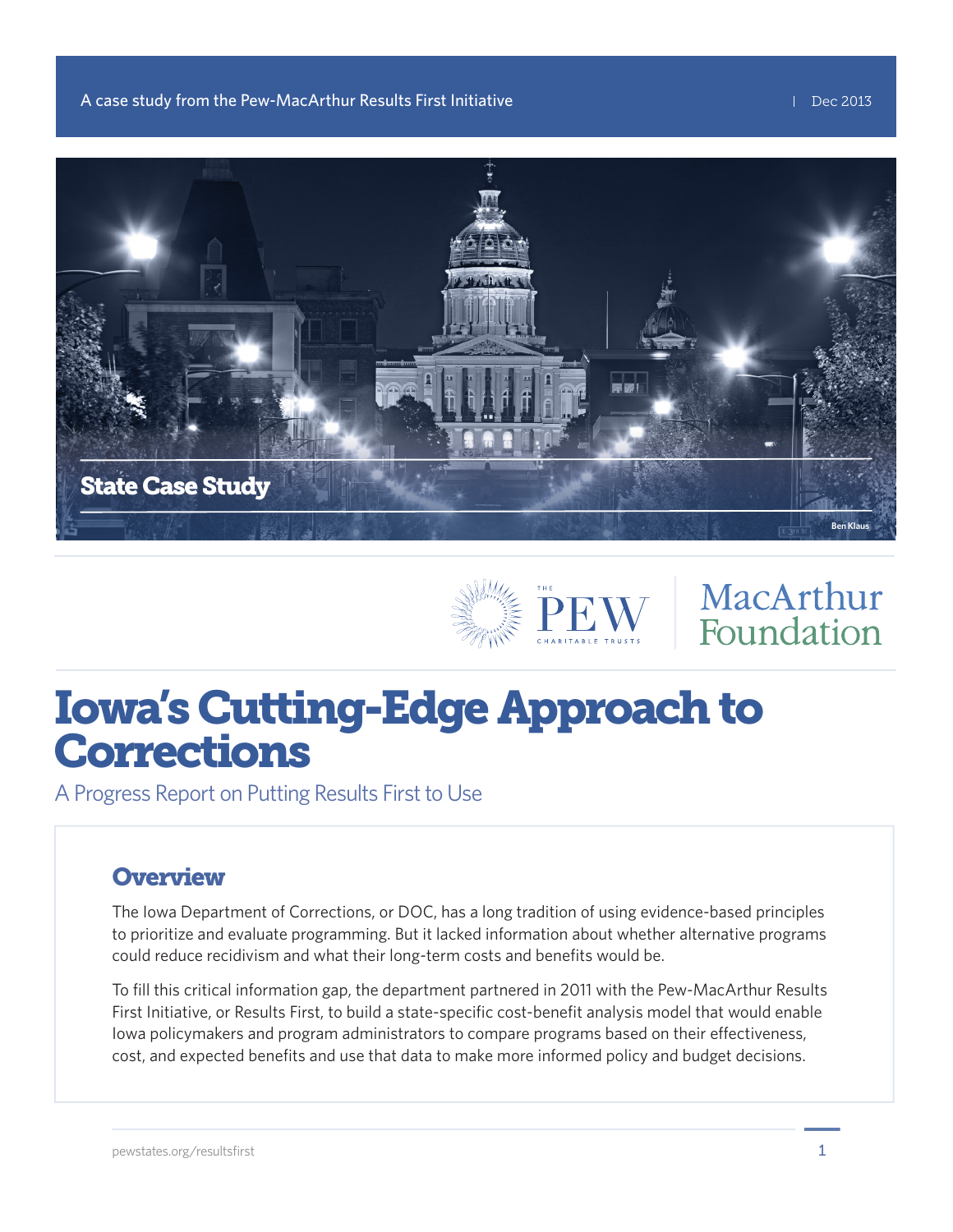The model launched in 2012 and has been used by the state's Department of Corrections to evaluate a number of adult corrections programs and by the Iowa Public Safety Advisory Board to assess the long-term costs and benefits of alternative sentencing practices. To date, Iowa's collaboration with Results First has helped the state to:

- Calculate and compare the long-term costs and benefits of a portfolio of corrections programs.
- Target resources to programs shown to maximize the return on investment for the state's residents, including prison-based vocational education programs, which the Results First model projects will return approximately \$4 in benefits for every \$1 invested.
- Eliminate an unsuccessful domestic violence program, and replace it with a more effective alternative, improving public safety and shifting funds to a higher-return investment.
- Identify a more cost-effective probation and parole caseload size.
- Enable policymakers to consider full program costs and benefits in decision-making.
- Strengthen Department of Corrections staff commitment to effective programs.

This brief documents Iowa's progress in implementing its Results First model, highlights the accomplishments to date, including customizing the model and reporting its findings to state policymakers to inform legislative and budget discussions, and enumerates next steps the state is considering to expand the usefulness and effectiveness of its cost-benefit model.

#### Results First: A model for making more cost-effective policy choices

The Results First approach uses a nationally recognized, peer-reviewed model with a three-step process:

- **Uses the best national research** to analyze all available studies of similar programs across the country to identify what works, what doesn't, and how effective various programs are in achieving policy goals.
- **Applies state-specific data to the national results** to project the effect different program and policy approaches would have in the state.
- **Compares the costs of each program to its projected benefits** and produces a report that ranks programs by the relative value they would generate for taxpayers. This information enables policymakers to identify the best return on investment of public dollars.

The cost-benefit analysis model was developed by the Washington State Institute for Public Policy in partnership with the Pew-MacArthur Results First Initiative, a project of The Pew Charitable Trusts and the John D. and Catherine T. MacArthur Foundation. The model can assess programs in many public policy areas, including adult criminal and juvenile justice, pre-k-12 education, general prevention programs for children and adolescents, child welfare, mental health, substance abuse, and public health.

#### Building the Iowa Results First model

The Iowa Department of Corrections began working with Results First in 2011, focusing on adult criminal justice. The department's goal was to assess the costs and benefits of alternative community- and prison-based programs that serve adult offenders. Key steps involved in building the Iowa Results First model included: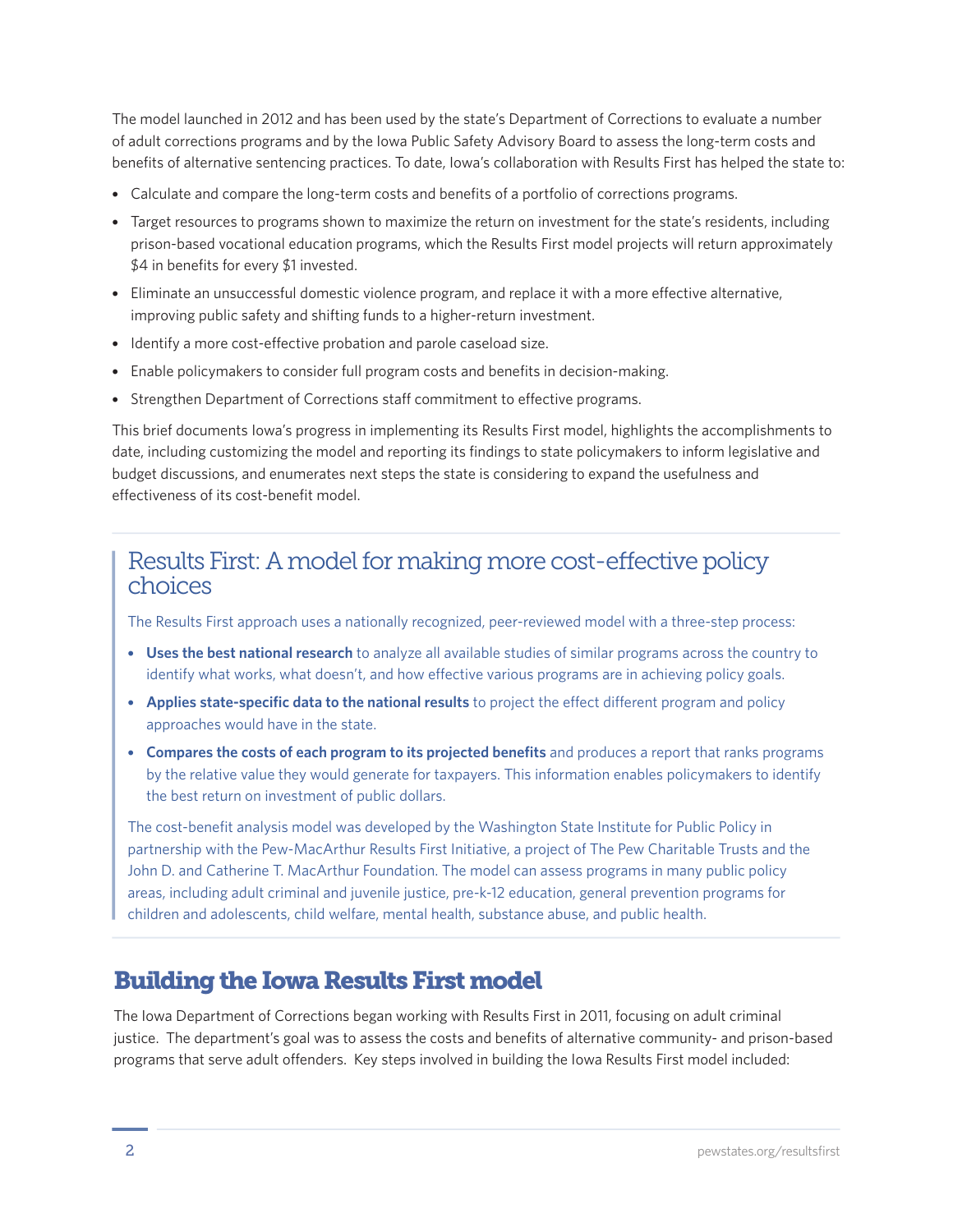#### Training staff

In late 2011, staff from Results First traveled to Iowa to train Lettie Prell, the department's research director, and her research assistant in use of the cost-benefit analysis model. Additional technical assistance was provided by Results First experts during the nine-month implementation process and included subsequent site visits, conference calls, and webinars. Department of Corrections staff also attended two national conferences of Results First states to receive further training on cost-benefit analysis and share lessons learned with staff from other states.

#### Identifying and collecting data

Implementing the Results First model requires collecting and analyzing data from multiple entities involved with the criminal justice system, including corrections, probation, law enforcement, and the courts. Using the state's nationally recognized Justice Data Warehouse, a central repository of criminal and juvenile justice information from the Iowa Court Information System and the Iowa Correctional Offender Network system,<sup>1</sup> Iowa staff was able to quickly and efficiently:

- Analyze recidivism data to establish how different Iowa offender populations cycle through the criminal justice system.
- Identify the length of time that offenders stay in each part of the system—jail, prison, probation, and parole based on the type of crimes they commit.
- Calculate the costs to operate each component of the system, including services to arrest, prosecute, defend, adjudicate, incarcerate, treat, and supervise offenders.

#### Analyzing costs and benefits based on Iowa-specific data

Department of Corrections staff customized the Results First model, entered the Iowa-specific data into its components, and then ran the model to calculate and compare the predicted returns the state would realize if it funded different adult-offender programs. This analysis computed each program's potential benefits, including savings to state and local criminal justice systems and the monetized value of avoided costs to victims, including medical and mental health care expenses, property damage and losses, and reduced future earnings. The analysis also compared the benefits of each program to its operating costs to compute the return Iowa would realize per \$1 investment in each program.

Results First gave us the missing piece. We followed evidence-based principles, and we evaluated fidelity to program models. But now we can put dollars and cents to the costs and benefits. The governor and legislature have maintained their commitment to us, even in a time of cutbacks, because they have data showing we are producing results."

*—***John Baldwin,** *director, Iowa Department of Corrections*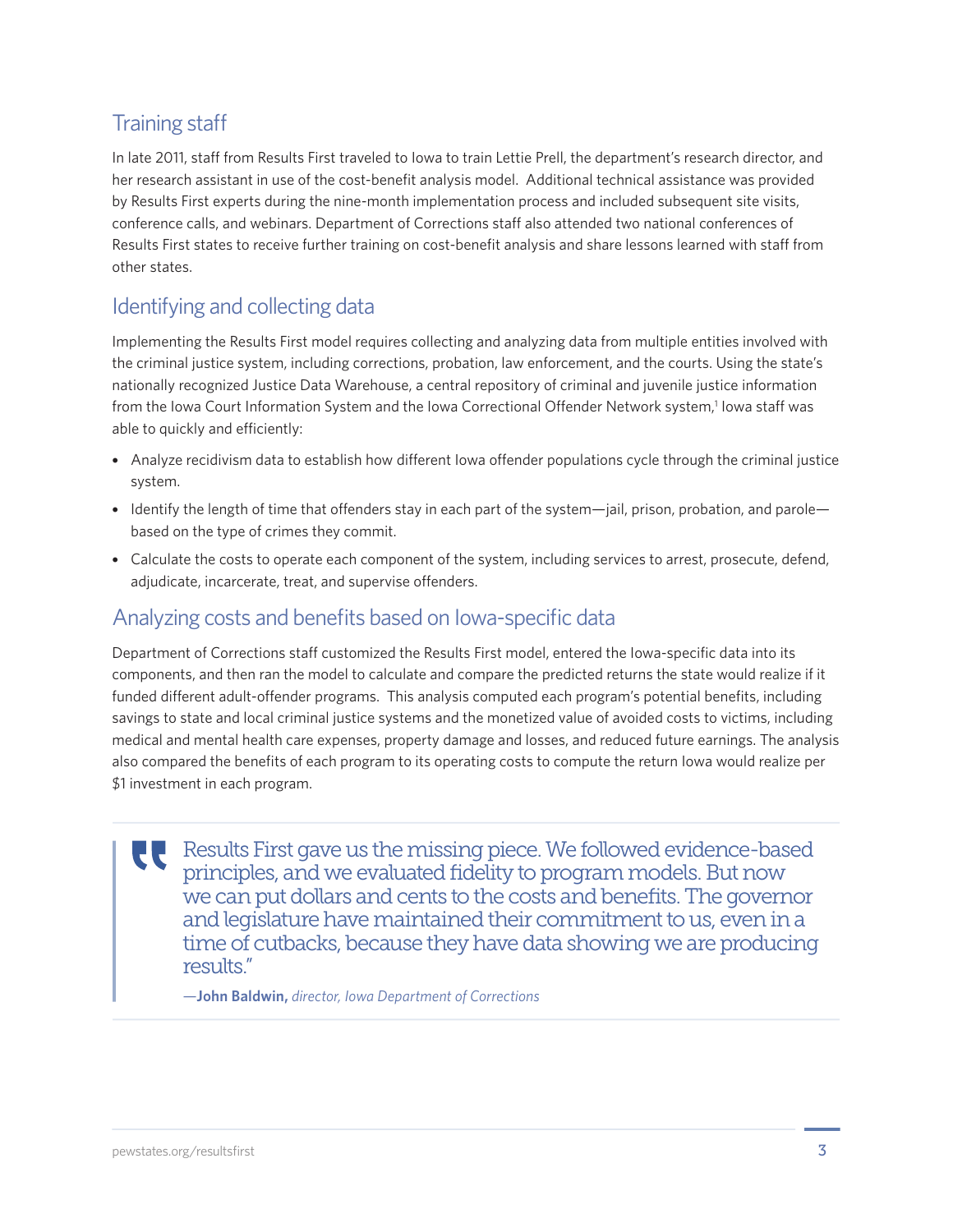## Reporting the Iowa Results First findings

In May 2012, the Department of Corrections issued its report, "Return on Investment: Evidence-Based Options to Improve Outcomes."<sup>2</sup> The report presented the costs and benefits of a wide range of criminal justice programs, estimated over a 10-year period and expressed in 2011 dollars. The analysis found significant variation in the projected returns of different programs. These results were communicated to staff within the department and to policymakers and the public through presentations and briefings for legislative committees, the governor's office, and the Public Safety Advisory Board.

The study examined the costs and benefits of three types of programs:

- Those serving individuals in prison.
- Community-based programs serving individuals released from prison.
- Community-based programs serving high-risk probationers.

Key findings for each program type include:

• **Institutional programs.** The department analyzed five program areas: vocational education, correctional education (basic or postsecondary), drug treatment, cognitive behavioral therapy programs, and prison industries. (See Figure 1.) The model found that each of these programs would generate benefits that exceeded their costs, although the returns would vary substantially. For example, the analysis showed that cognitive behavioral therapy programs were very inexpensive to operate but highly effective in reducing recidivism, returning \$37.70 in benefits for every dollar spent.<sup>3</sup> In contrast, correctional educational programs, although also effective, would return only \$2.91 in benefits per dollar invested.

#### Figure 1

### The Results First Iowa Cost-Benefit Model Compared Returns for Proposed Prison-Based Programs

Projected return on investment by program



#### Note: The category "prison industries" is excluded because no taxpayer dollars are spent on it.

Source: Iowa Department of Corrections, "Return on Investment: Evidence-Based Options to Improve Outcomes" (May 2012), http://www. doc.state.ia.us/Research/DOC\_HandoutROI\_OffenderPrograms.pdf.

© 2013 The Pew Charitable Trusts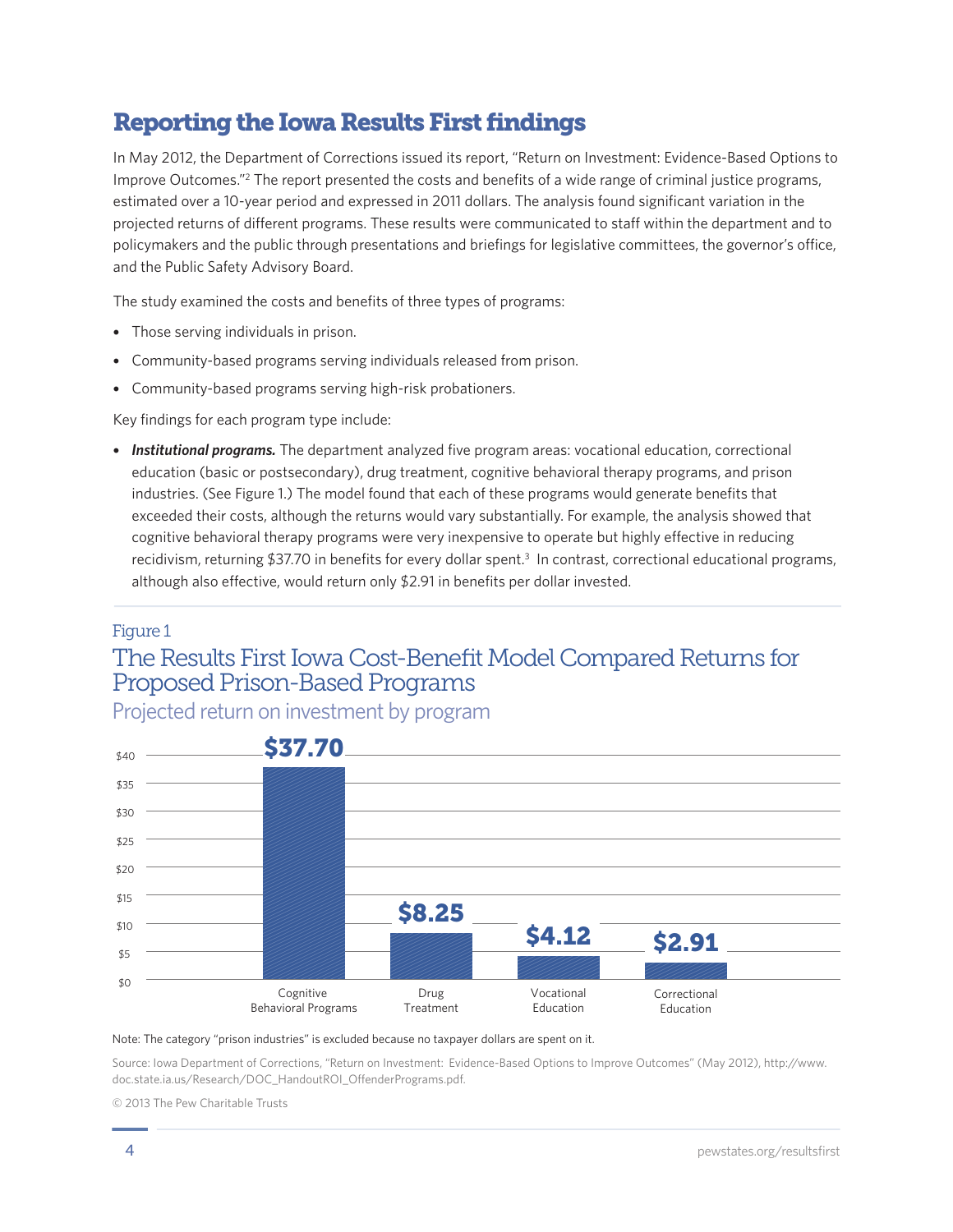• *Community-based programs for released prisoners.* The Department of Corrections assessed seven programs that are commonly provided to individuals leaving prison: intensive supervision using the Risk Need Responsivity principle, electronic monitoring, drug treatment, intensive supervision with treatment, work release, cognitive behavioral therapy programs, and employment training or job assistance. (See Figure 2.) The model showed that benefits for all these programs exceed costs, but returns on investment would range from approximately \$5 to \$34 per dollar spent.

#### Figure 2

#### Iowa Used Cost-Benefit Analysis to Compare Community-Based Programs for Prison Releasees

Projected return on investment by program



Note: The category "work release" is excluded because benefit-to-cost ratio could not be computed.

Source: Iowa Department of Corrections, "Return on Investment: Evidence-Based Options to Improve Outcomes" (May 2012), http://www. doc.state.ia.us/Research/DOC\_HandoutROI\_OffenderPrograms.pdf.

© 2013 The Pew Charitable Trusts

• *Community-based programs for high-risk probationers.* The department analyzed eight programs commonly provided to offenders on probation who have been identified as high risk to reoffend: intensive supervision using the Risk Need Responsivity principle, drug courts, mental health courts, electronic monitoring, drug treatment, intensive supervision with treatment, cognitive behavioral therapy programs, and employment training or job assistance. (See Figure 3.) For each program, the model found that benefits would exceed costs, but returns ranged from approximately \$3 to \$20 for every dollar invested.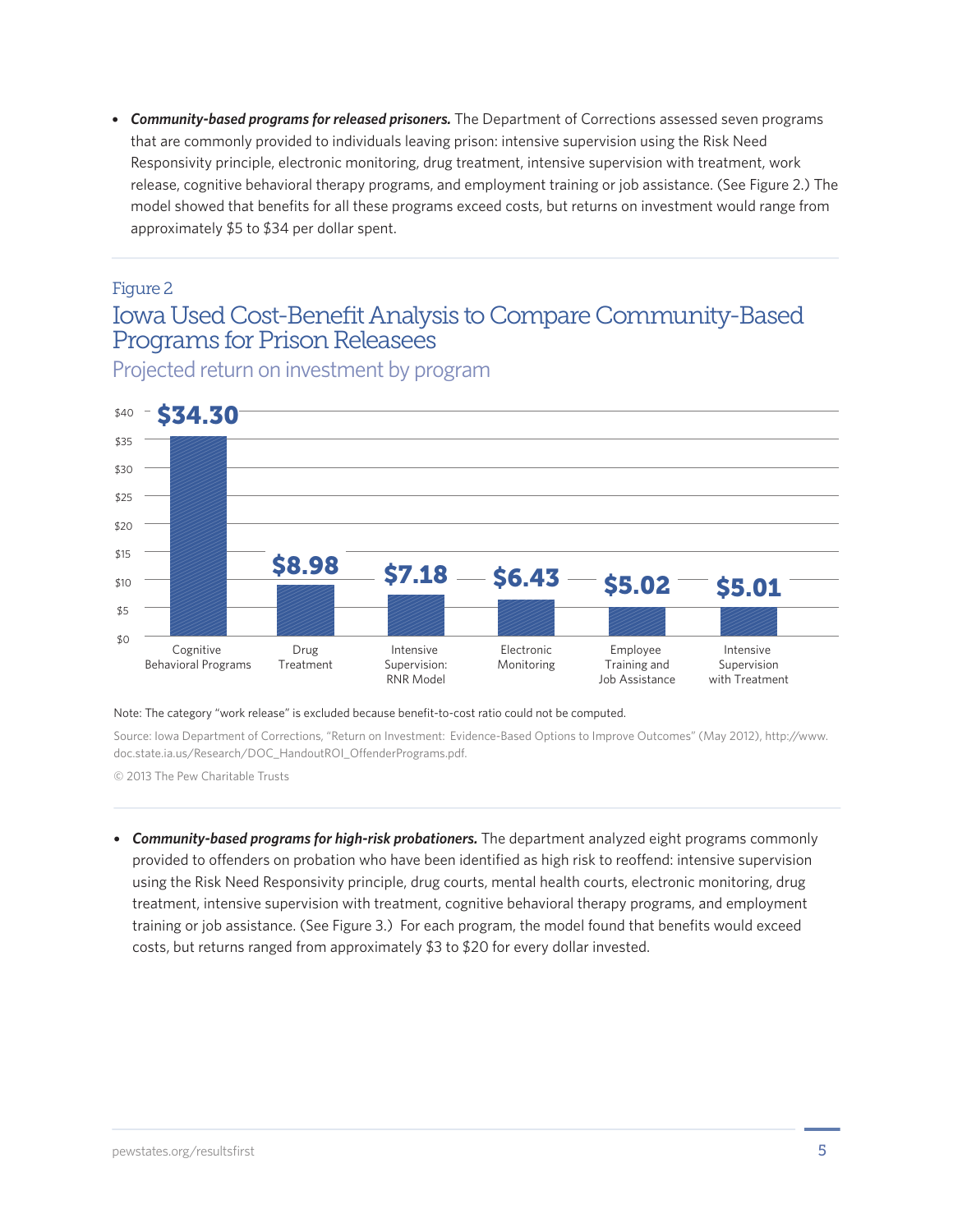#### Figure 3 Results First Iowa Conducted a Cost-Benefit Analysis of Programs for High-Risk Probationers



Projected return on investment by program

#### Note: The category "mental health courts" is excluded because benefit-to-cost ratio could not be computed.

Source: Iowa Department of Corrections, "Return on Investment: Evidence-Based Options to Improve Outcomes" (May 2012), http://www. doc.state.ia.us/Research/DOC\_HandoutROI\_OffenderPrograms.pdf.

© 2013 The Pew Charitable Trusts

## Using cost-benefit analysis in policy and budget decisions

Iowa has used the Results First analysis to directly influence policy and budget decisions. Specifically, department leaders and staff used the cost-benefit analysis to:

• *Shift resources to more effective programs.* Based on the expected high rate of return, the department is expanding its cognitive behavioral therapy programs, including Thinking for a Change and the Controlling Anger and Learning to Manage It program, or CALM, and plans to reduce other, less effective activities proportionally. To ensure that these programs are implemented with fidelity to the treatment model, the department applied for and was selected to receive technical assistance from the National Institute of Corrections to train staff to deliver Thinking for a Change training to institutional staff. This training will increase program capacity, allowing more people to receive cognitive behavioral therapy, and will improve the quality and effectiveness of the program.

Additionally, the department received \$250,000 in new legislative funding to support vocational education programs in prisons, which the model showed to be a low-cost investment that would be effective in reducing recidivism. The department is collaborating with a local community college to provide classes in welding and electrical skills through which inmates can receive community college credits and professional certification. The model indicates that this program should return about \$4 for every \$1 invested, generating an approximately \$1 million return on the state's investment.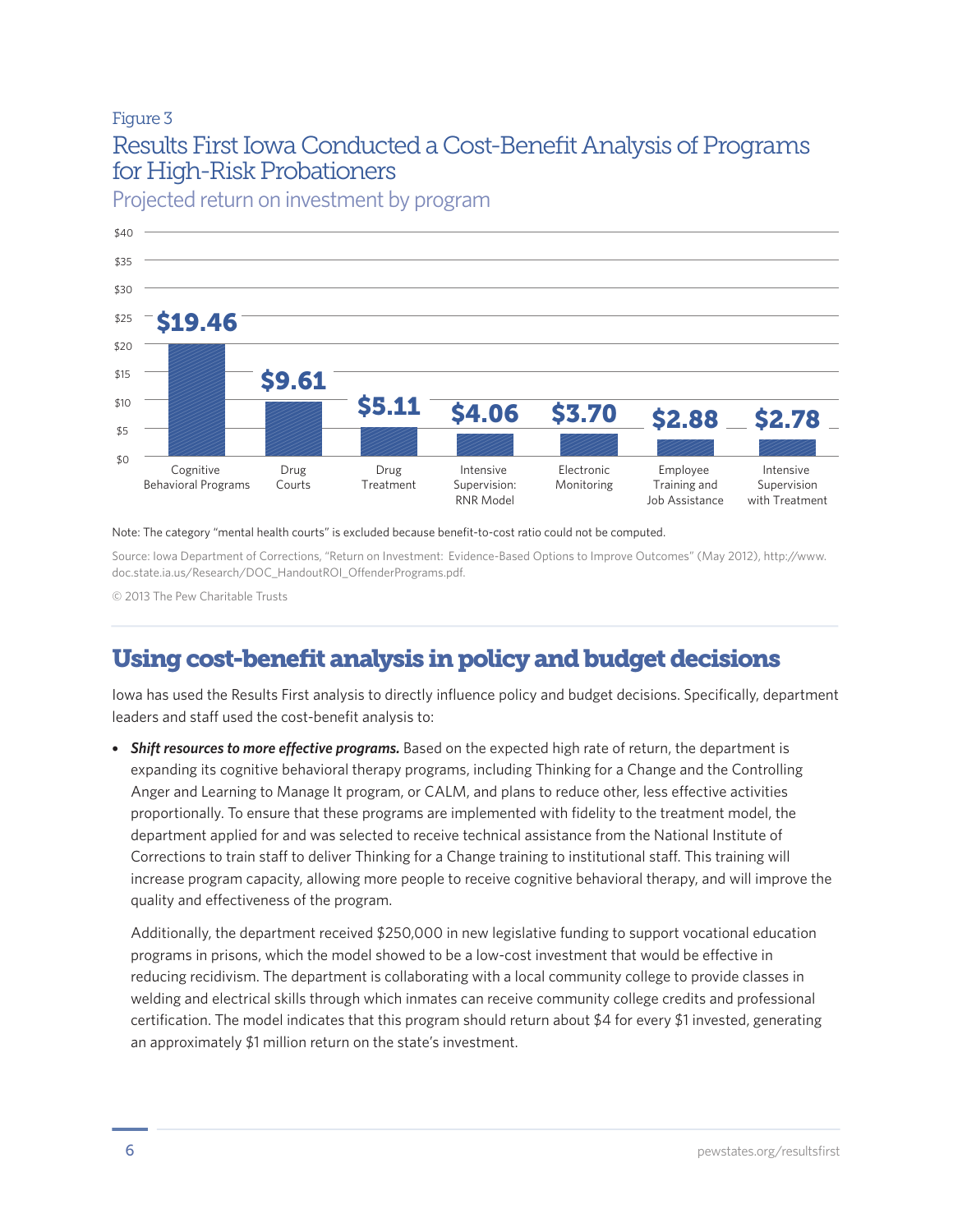- *Replace an ineffective program.* Iowa Results First analysis confirmed that the state's existing communitybased domestic violence treatment program is not effective in reducing recidivism among domestic abusers. In fact, the model showed that the state is losing \$3 for every dollar invested in the program. To improve outcomes for both victims and taxpayers, the department has partnered with the University of Iowa to pilot an alternative program known as Achieving Change Through Value-Based Behavior, also known as ACTV. The department and the university are currently evaluating the pilot and comparing its outcomes with those of the old program. Evaluation findings are forthcoming.
- *Determine optimal caseload size.* With assistance from the Iowa Results First model, the department calculated the costs and benefits of two different staff officer caseloads for the case management of offenders: assigning either 30 or 50 offenders per officer. A prior department analysis showed that offenders supervised by officers with lower caseloads were 25.5 percent less likely to commit a new crime and 45 percent less likely to commit a property or violent crime than those supervised by officers with higher caseloads. Using the Results First approach, researchers were able to quantify the value of lower caseloads as producing net benefits of \$9,097 per released prisoner over a 10-year period and \$4,508 per high-risk probationer. DOC district directors are now identifying ways to reduce officers' caseloads.
- **Simulate sentencing alternatives to calculate savings.** Iowa's Public Safety Advisory Board used the Results First approach to predict the outcomes if policymakers choose not to impose mandatory minimums for lower-risk offenders and invest half of the savings in cognitive behavioral therapy in prisons and in community supervision. This analysis found that by the fourth year of implementation, this policy change would permanently decrease the prison population by about 64 inmates and save taxpayers \$1.2 million over 10 years. Based on these findings, the board recommended making a validated risk assessment a standard part of presentence reports to the courts.4
- Demonstrate the value of operating evidence-based programs. Department of Corrections Director John Baldwin notes that Results First has made it possible to document taxpayers' return on investment from adult offender programs and to communicate these findings to executive and legislative policymakers. Both branches recognized the benefit of maintaining programs that reduce recidivism and protect public safety, and as a result the department budget was spared significant reductions.<sup>5</sup>

By documenting the benefits of evidence-based programs, the Results First analysis has also strengthened department staff commitment and reinforced the value of their work. Probation supervisor Lorie Woodard reports, for example, that learning that the state's domestic abuse program was ineffective was helpful for agency staff: "[They are] more willing to take risks and make themselves vulnerable to scrutiny because they believe their efforts will change lives."

"Staff involved with batterers' education for more than 20 years is leading the change process, and newer staff has assumed responsibilities for data collection and coaching others," says Woodard. "They have opened themselves to ongoing observation by others for quality assurance purposes. It's been amazing to see what committed staff can accomplish."